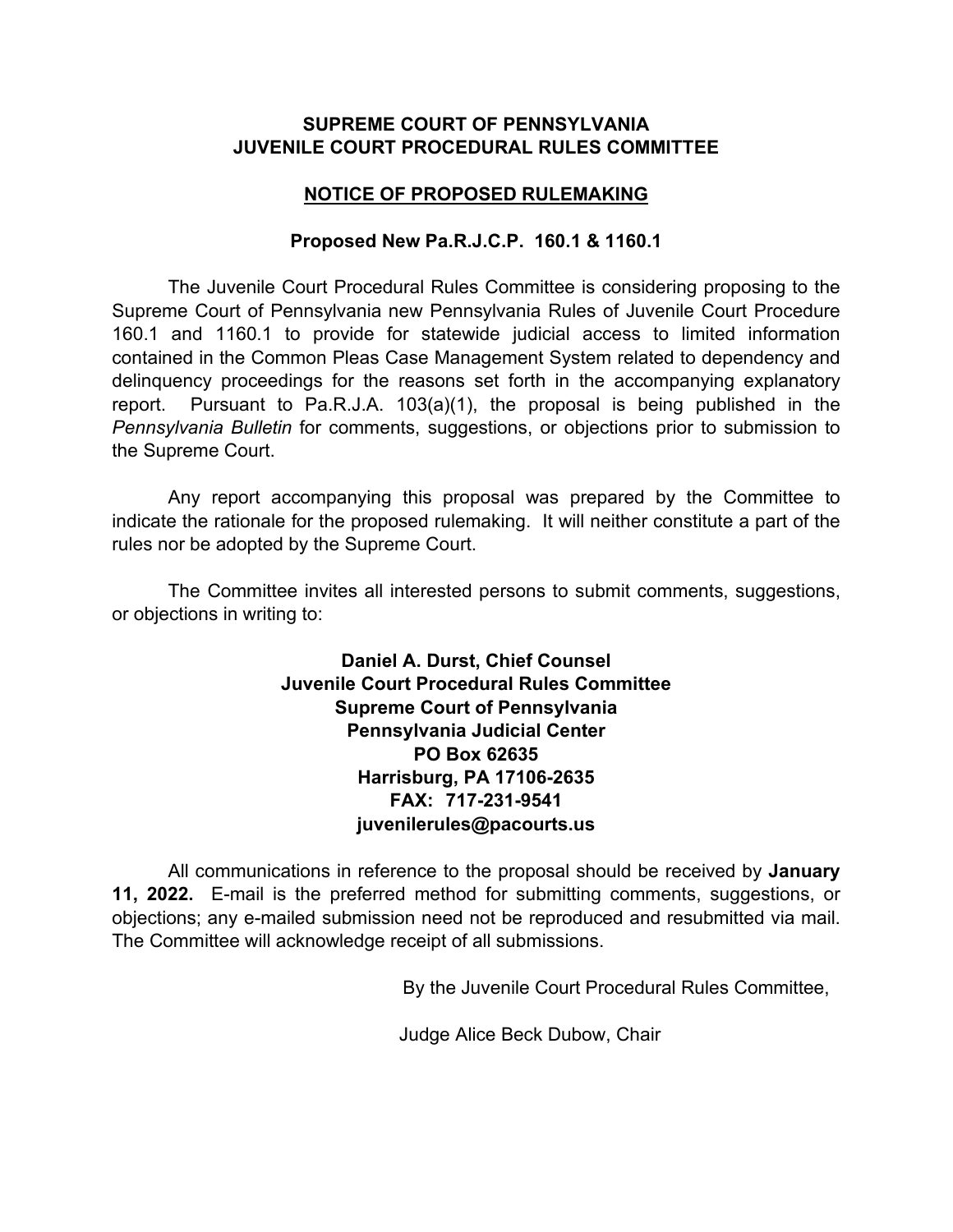## **SUPREME COURT OF PENNSYLVANIA JUVENILE COURT PROCEDURAL RULES COMMITTEE**

#### **REPORT**

#### **Proposed New Pa.R.J.C.P. 160.1 & 1160.1**

The Juvenile Court Procedural Rules Committee is considering proposing to the Supreme Court new Pennsylvania Rules of Juvenile Court Procedure 160.1 and 1160.1 to provide for statewide judicial access to limited information contained in the Common Pleas Case Management System (CPCMS) related to dependency and delinquency proceedings.

CPCMS is a comprehensive statewide system that contains docketing information for dependency and delinquency court cases throughout Pennsylvania. Presently, only judges presiding over dependency or delinquency cases have access to information contained in CPCMS and that access is limited to cases in the county where the judges sit. Judges do not have access to case information in other counties. Further, judges presiding over custody cases, but not dependency or delinquency cases, do not have access to CPCMS information even for cases within their county. *Cf.*, 23 Pa.C.S. § 5328 (factors to consider when awarding custody).

The Committee received a request to provide statewide judicial access to CPCMS to ascertain whether the parties or child may have open or closed delinquency and dependency cases in other counties. Preliminarily, the Committee considered the need for such access. In custody proceedings, the parties are required to disclose whether they have been involved with county agencies and certain delinquency adjudications. *See* Pa.R.Civ.P. 1915.3-2; 23 Pa.C.S. § 5329. Further, in delinquency and dependency matters, ostensibly the juvenile probation office and the county agency would be able to access statewide information at least within their respective fields.

Notwithstanding these alternative sources of information, CPCMS may provide more accurate information than self-reporting by the parties in custody matters. Further, CPCMS may provide that information more expeditiously than relying upon the juvenile probation office and the county agency in delinquency and dependency matters, respectively, especially when emergent matters arise. Additionally, access to statewide information would provide judges the opportunity to coordinate open cases in multiple counties. However, any access would be limited to judges presiding over custody, delinquency, or dependency matters.

Believing there to be merit in statewide judicial access to CPCMS, the Committee next considered the extent of information that should be made available upon query. Initially, the Committee recognized that any proposed rule providing access to CPCMS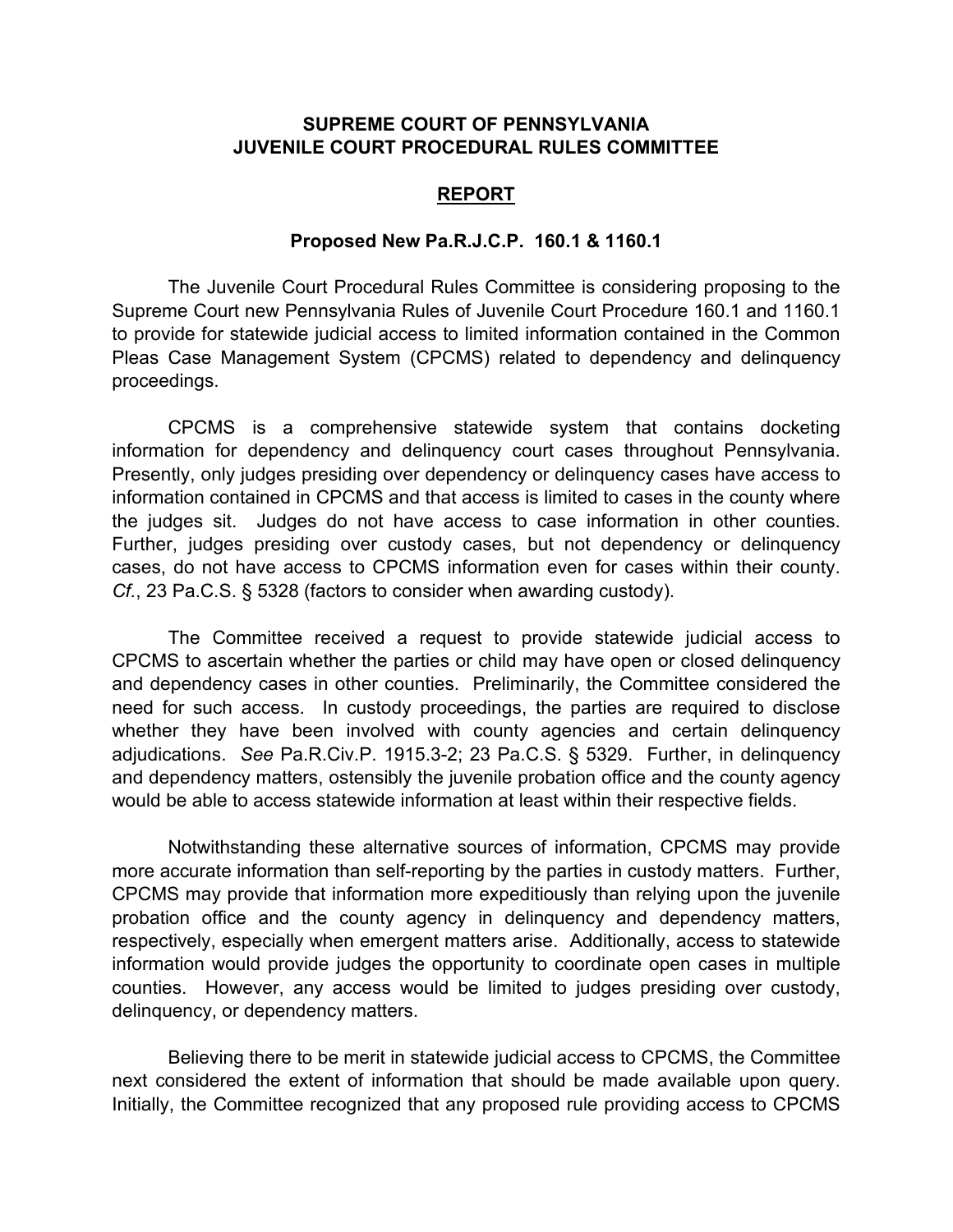should not displace the operation of other rules governing access to juvenile court records. *See, e.g.*, Pa.R.J.C.P. 160 & 1160. Instead, the operation of the proposed rules would permit judicial inquiry of CPCMS of participants in the current case and the return of limited information indicating any docket number, participants, presiding judge, and county in other open and closed cases. Based upon that information, the judge can decide whether to inquire further of the parties or to access those juvenile court records.

There are two additional aspects of these proposed rules. First, the rules would simply permit access to CPCMS to query for other cases involving the same participants. The rules do not require such a query. Second, the rules do not address the disclosure of the query results to the parties because the results in of themselves have no evidentiary value. The results merely indicate that a party was a participant in another case; they disclose nothing about the records or outcome of the other case. The access and disclosure of further case details are outside the scope of this proposal.

The Committee invites all comments, concerns, and suggestions.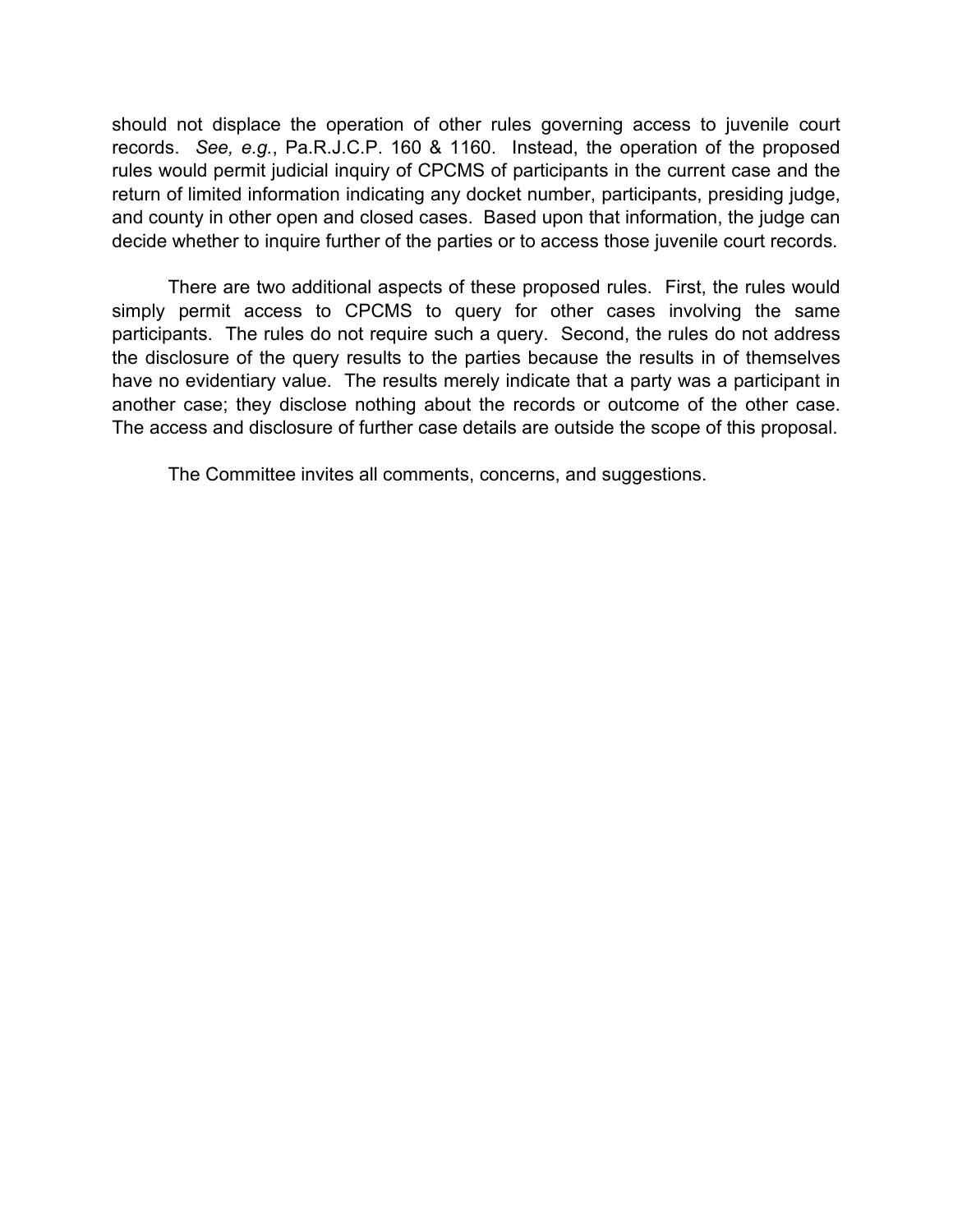# **Rule 160.1. Judicial Identification of Delinquency and Dependency Cases.**

## **(a) Delinquency.**

- (1) A judge presiding over a delinquency proceeding shall have statewide access to the Common Pleas Case Management System for the purpose of identifying other delinquency cases or dependency cases involving a participant in the proceeding.
- (2) The information available is limited to docket number, participants, presiding judge, and county.

## **(b) Custody.**

- (1) A judge presiding over a custody proceeding shall have statewide access to the Common Pleas Case Management System for the purpose of identifying delinquency cases involving a participant in the proceeding.
- (2) The information available is limited to docket number, participants, presiding judge, and county.

## **Comment**

Developed by the Administrative Office of Pennsylvania Courts, the Common Pleas Case Management System (CPCMS) is a comprehensive statewide system that contains docketing information for dependency and delinquency court cases throughout Pennsylvania. This rule is intended to provide judges in delinquency and custody proceedings with statewide access to CPCMS to identify current and closed cases involving the same participant in the proceeding before the court. After obtaining the CPCMS information, the judge may contact the clerk of records in the relevant judicial district to access the official court record if additional information is needed.

This rule is not intended to replace or impede judicial access to case records pursuant to Pa.R.J.C.P. 160. Nor is this rule intended as a substitute for disclosure by the participants or inquiry of the county agency.